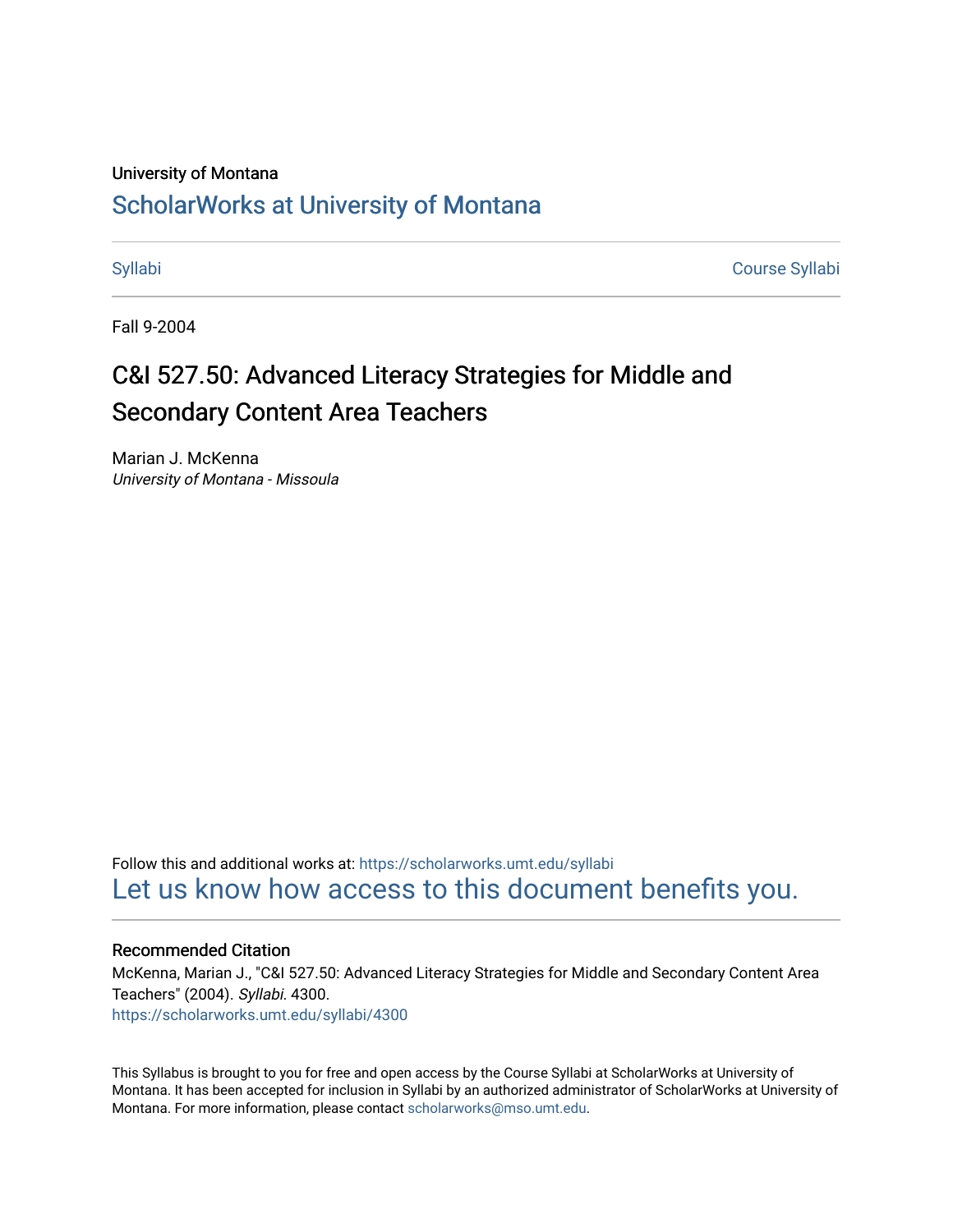CURRICULUM AND INSTRUCTION 527 Advanced Literacy Strategies for Middle and Secondary Content Area Teachers On-Line Fall 2004 The University of Montana

Dr. Marian J. McKenna Office: Education 308 Hours: T& R: 2:10-3:45 PM marian.mckenna@mso.umt.edu  Phone: (406) 243-4915 Available Mon. 5-6:00 p.m. for phone or e-mails

 *The limits of our language are the limits of our world. --Ludwig Wittgenstein*

Textbooks:

Three novels from young adult or adolescent literature from which you will be designing activities throughout the semester. (Required)

Vacca, R.T., & Vacca, J. A. (2005). Content area reading. 8th ed. Boston, MA: Allyn & Bacon

Goals for the Course:

By the end of this semester you will:

- 1) understand the expanded definition of the nature of literacy and its social and cultural impact on a diverse and multicultural society
- 2) create a variety of meaningful classroom activities, materials, & resources for future use
- 3) understand how students learn most effectively and apply this understanding to classroom methods and activities
- 4) be able to assess and select text materials for classroom and district wide use
- 5) be familiar with a variety of ways to assess student abilities and plan for instruction accordingly
- 6) develop strategies for using young adult literature in all content area classes
- 7) be able to address, design and conduct a classroom research project
- 8) be current with professional literature and research in the area of literacy studies
- 9) develop the habit of reflective practice
- 10) challenge and reinforce your own beliefs and feelings about teaching.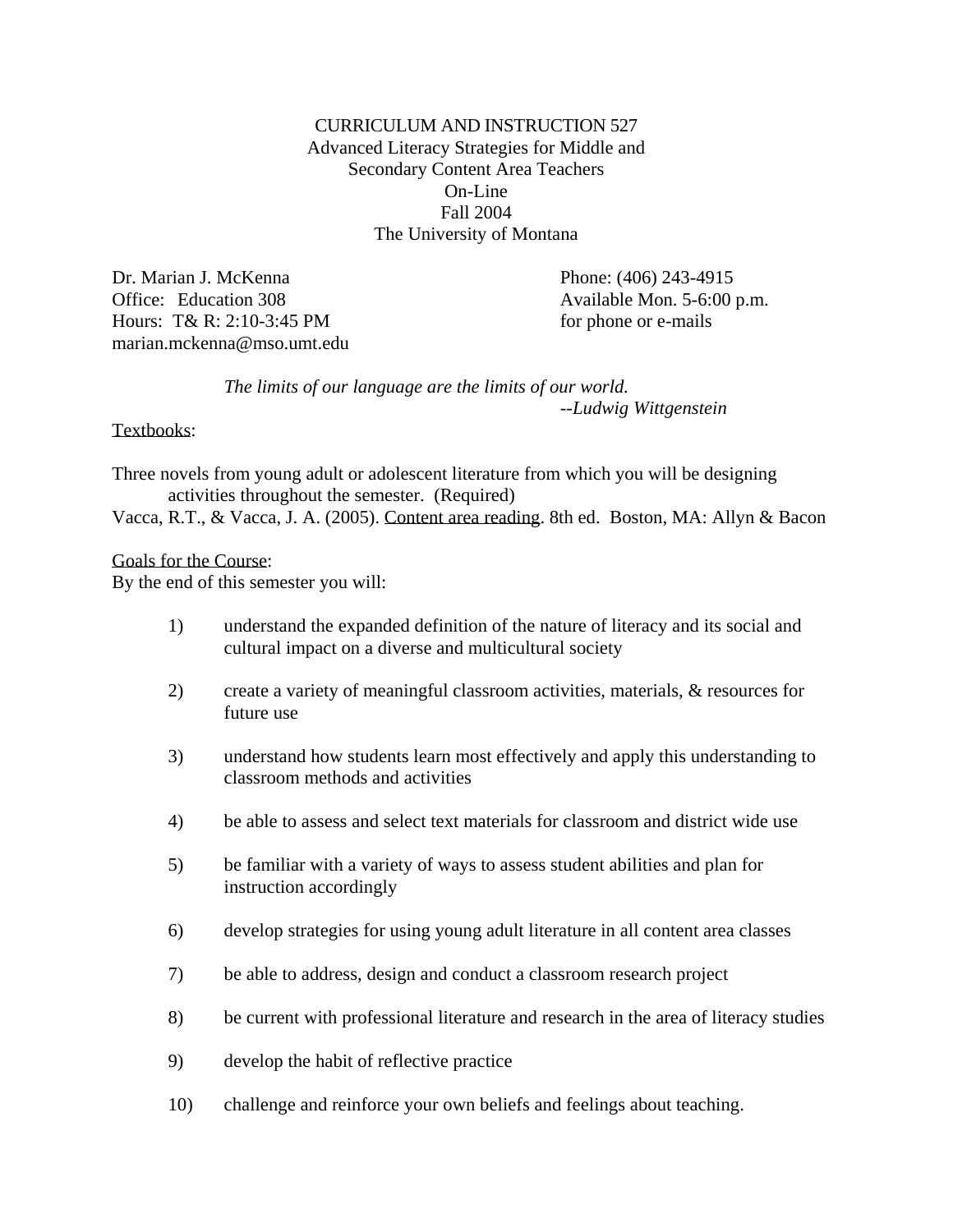#### **COURSE REQUIREMENTS, ATTENDANCE, AND EVALUATION** Requirements:

- 1. Complete the assigned readings and be prepared for class discussions. **NCATE Standards** (**10.58.521) (d), (f) i, ii, iii, iv, v, (g)**
- 2. Prepare a text survey on a textbook of your choice from your teaching field. **NCATE Standards(10.58.521) (l) (b), i, B, C, D, (c) i, ii, iii, v, vi, (d) i, ii, (h) v**
- 3. Design, prepare, and present book club selections. (Completed by 10/21.) **NCATE Standards(10.58.521) (l) (a) i, ii, iii, iv, (h) iv, v, (j) i, ii**
- 4. Participate in blackboard discussion groups & design text based activities for the class **NCATE Standards(10.58.521) (l) (d), (f) i, ii, iii, iv, v, (g**)
- 5. Write a personal literacy history paper. **NCATE Standards(10.58.521) (l) (c) iii, (f) i, ii, iii, iv, v, (h) i, iii, viii, (j) v, (k)**
- 6. Develop a Civic Engagement Project, (Academic Service learning), in which you and your students are the Learner/Servers. It may be possible for you to combine this project with the classroom action research project requirement. **NCATE Standards(10.58.521) (l) (b) i, (d), (g), (h) iv, v**
- 7. Develop the question, design, procedures, and report on the results of a classroom miniresearch project.

**NCATE Standards(10.58.521) (10.58.501) (l) (a) i, v, (c) v, (d) i, (g) i, ii, iii, (h) iv, v, vi, (i) i, ii, iv** 

 8. Prepare for a Final Assessment that will be determined. **NCATE Standards (10.58.521) (l) (b) ii, A, B, C, D, (c) i, ii, (j) i, ii, iii** 

## Evaluation

 Please keep a running record of your own performance. It is a good idea to keep your own copy of work and materials handed in to me.

\_\_\_\_\_\_\_\_\_\_\_\_\_\_\_\_\_\_\_\_\_\_\_\_\_\_\_\_\_\_\_\_\_\_\_\_\_\_\_\_\_\_\_\_\_\_\_\_\_\_\_\_\_\_\_\_\_\_\_\_\_\_\_\_\_\_\_

 $\overline{\phantom{a}}$  ,  $\overline{\phantom{a}}$  ,  $\overline{\phantom{a}}$  ,  $\overline{\phantom{a}}$  ,  $\overline{\phantom{a}}$  ,  $\overline{\phantom{a}}$  ,  $\overline{\phantom{a}}$  ,  $\overline{\phantom{a}}$  ,  $\overline{\phantom{a}}$  ,  $\overline{\phantom{a}}$  ,  $\overline{\phantom{a}}$  ,  $\overline{\phantom{a}}$  ,  $\overline{\phantom{a}}$  ,  $\overline{\phantom{a}}$  ,  $\overline{\phantom{a}}$  ,  $\overline{\phantom{a}}$ 

 $A = 92-100$ ;  $B = 82-93$ ;  $C = 70-81$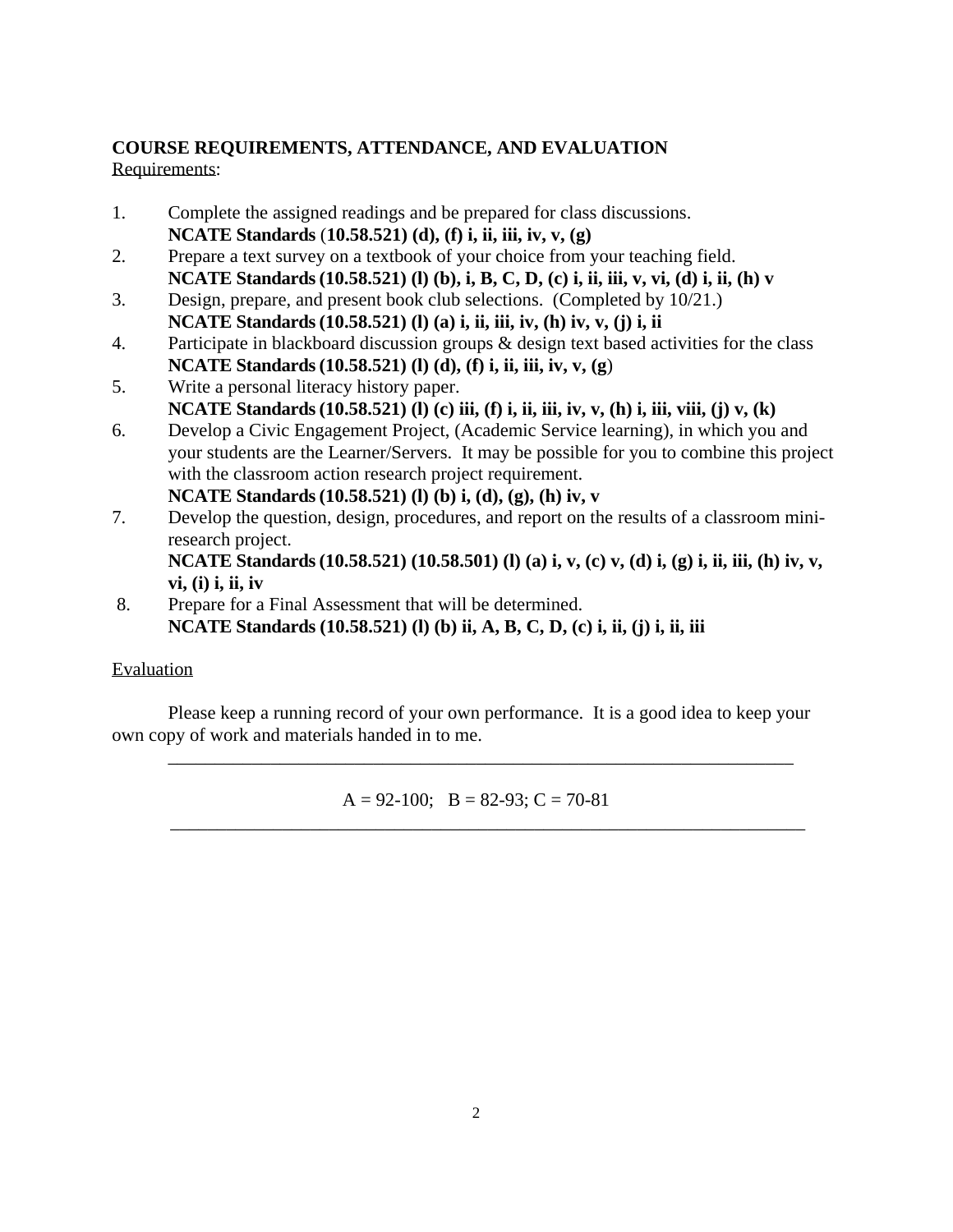| <b>ASSIGNMENT</b>                                                                              | Points Possible            | <b>DUE DATES</b>                                                              |
|------------------------------------------------------------------------------------------------|----------------------------|-------------------------------------------------------------------------------|
| <b>Textbook Survey</b>                                                                         | 10                         | September 30, 2004                                                            |
| <b>Book Club Presentations</b>                                                                 | 20                         | To be determined based on # of<br>"Clubs" (First 8 Weeks of Class)            |
| Personal Literacy History Paper                                                                | 30                         | October 7, 2004                                                               |
| <b>Text Discussions led by Teams</b><br>Blackboard Participation &<br><b>Activities Design</b> | 30                         | 10/14; 10/21; 10/28; 11/18                                                    |
| Civic Engagement Discussion<br>Teams                                                           | 20                         | May be the same members as Text<br>Teams. TBA for Second 8 Weeks<br>of Class. |
| Civic Engagement Report and<br><b>Final Reflection</b>                                         | 30                         | December 2, 2004                                                              |
| <b>Classroom Action Research</b><br>Report                                                     | 30                         | December 9, 2004                                                              |
| <b>Final Assessment</b>                                                                        | $(30)$ To be<br>Determined | December 13, 2004                                                             |

#### **ISSUES OF FORMATTING**

Format for any written assignments:

- 1. All papers should be typed, double-spaced and single sided. Do not write in the margins. Include on all papers your name, course  $\&$  section number, the date and my name on the cover sheet.
- 2. The APA  $5<sup>th</sup>$  Edition publication manual is required for educational writing.
- 3. Late work can not and will not be accepted.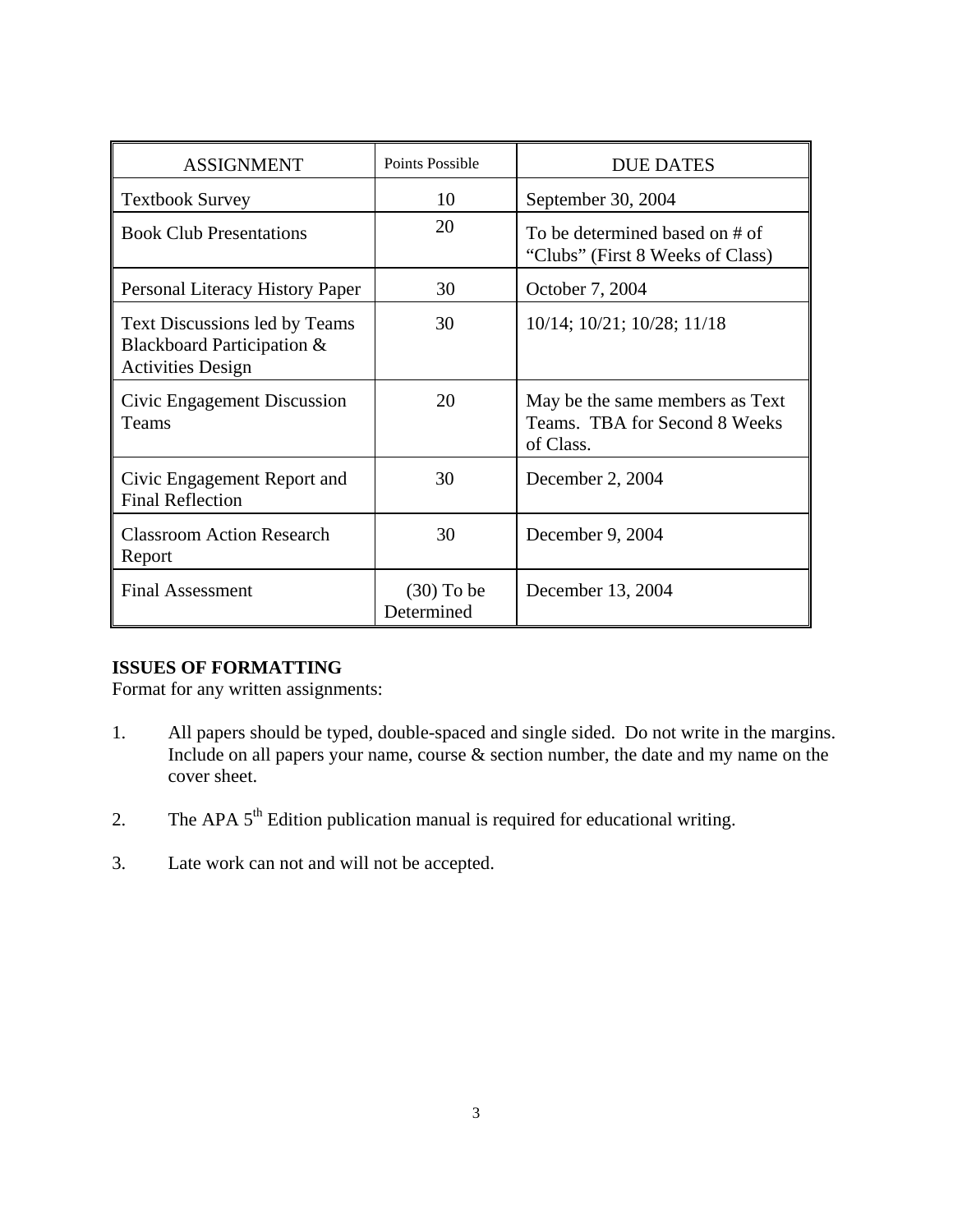| <b>Course Content</b>             |                                                                                                                                                              |                                                                                                                                                            |  |
|-----------------------------------|--------------------------------------------------------------------------------------------------------------------------------------------------------------|------------------------------------------------------------------------------------------------------------------------------------------------------------|--|
| <b>DATE</b>                       | <b>TOPIC</b>                                                                                                                                                 | <b>ASSIGNMENT</b>                                                                                                                                          |  |
| Week I<br>August 30, 2004         | <b>Course Introduction</b><br><b>Information Cards</b><br><b>Letter Response</b>                                                                             | <b>Select Novels</b><br><b>Buy Text</b><br>Log On!                                                                                                         |  |
| Week II<br>September 6, 2004      | Labor Day Holiday! Enjoy before the<br>wheels start turning!                                                                                                 | Vacca & Vacca Chpts. 1&3                                                                                                                                   |  |
| Week III<br>September 13,<br>2004 | <b>Organize Text Groups and Book Club</b><br>members.<br>Psychology of Literacy                                                                              | The Story of the Cheques<br>Respond to "Adolescent<br>Literacy: A Position<br>Statement at<br>www.reading.org                                              |  |
| Week IV<br>September 20,<br>2004  | The difference between teaching and<br>telling! The Think-Aloud Strategy<br><b>Textbook Surveys</b><br><b>Reader-Response Groups</b>                         | <b>Complete Textbook Surveys</b><br>on Vacca & Vacca<br>Read Chapter 12 of Text                                                                            |  |
| Week V<br>September 27,<br>2004   | What is service learning/civic<br>engagement? Entry level Reflections<br>Using Literature to teach content<br>concepts The Charge to Book Clubs!             | Read Chapter 5 of Text.<br><b>Textbook Surveys due</b><br>9/30 in digital drop box                                                                         |  |
| Week VI<br>October 4, 2004        | "The Challenge" Classroom Research<br>Standards for Literacy and Learning in a<br>Multicultural and Diverse World.<br>Writing as a thinking/learning process | <b>Book Club Presents.</b><br>Vacca & Vacca Chpt.4 &<br>11<br><b>Personal Literacy History</b><br><b>Paper Due! Digital Drop</b><br>Box by October 7, 2004 |  |
| Week VII<br>October 11, 2004      | Authentic Classroom Assessment and<br>Techniques<br>Service learning Reflections #2                                                                          | <b>Text Team I presents</b><br>Vacca & Vacca Chpt.11<br>Vacca & Vacca 2                                                                                    |  |
| Week VIII<br>October 18, 2004     | Scaffolding Learning through the use of<br>classroom strategies: DR-TA, KWL                                                                                  | <b>Book Club Presents</b><br><b>Text Team II Presents on</b><br><b>Vacca &amp; Vacca Chpt. 9</b>                                                           |  |
| Week IX<br>October 25, 2004       | Concept Attainment and Vocabulary<br>Development                                                                                                             | <b>Book Club Presents.</b>                                                                                                                                 |  |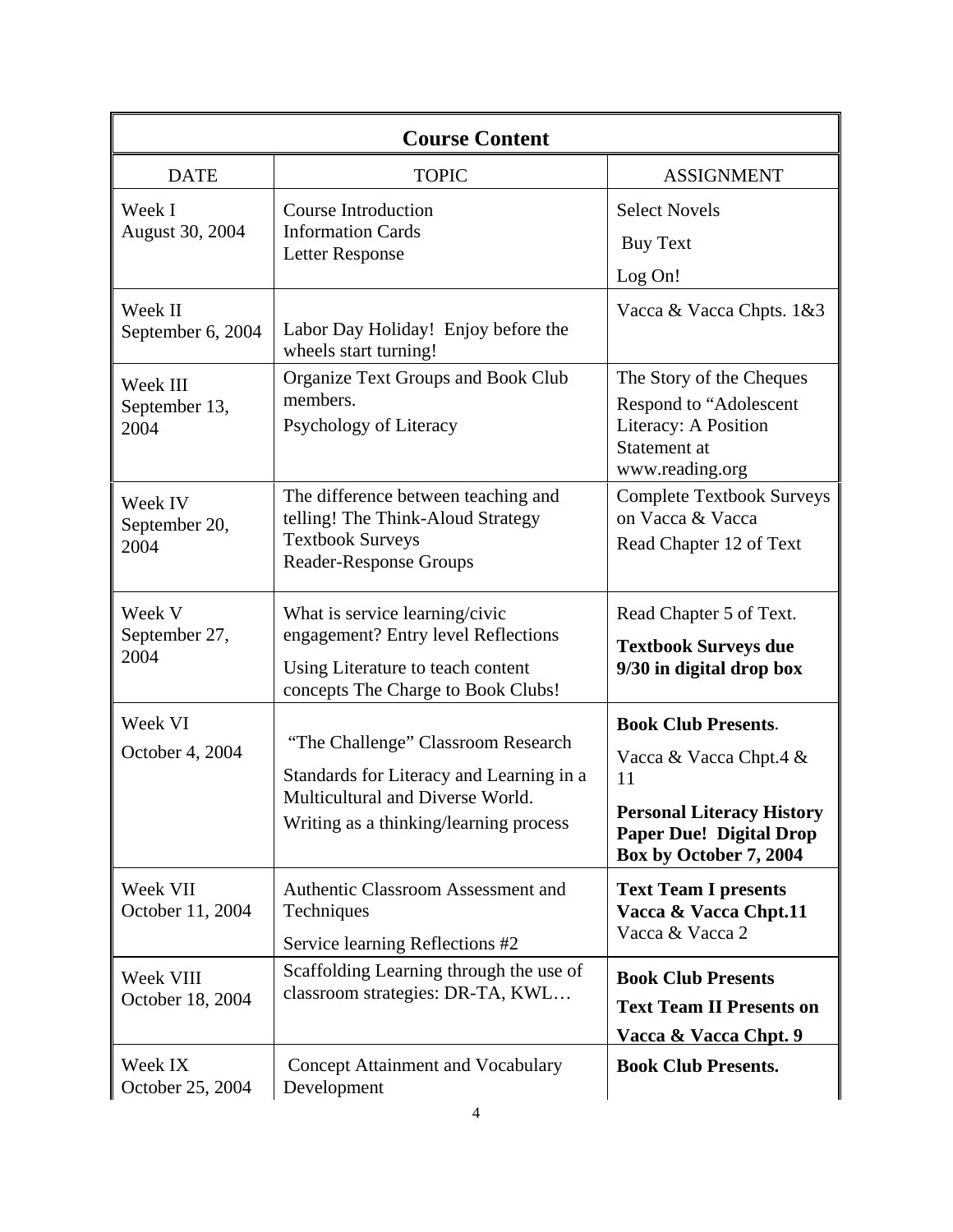| <b>Course Content</b>             |                                                                                                                                |                                                                                        |  |
|-----------------------------------|--------------------------------------------------------------------------------------------------------------------------------|----------------------------------------------------------------------------------------|--|
|                                   |                                                                                                                                | <b>Text Team III Presents</b><br>Vacca & Vacca Chpt.8                                  |  |
| Week X<br>November 1, 2004        | Writing to Learn<br>Learning @ Literature<br>Service Learning Reflections #3                                                   | <b>Book Club Presents</b>                                                              |  |
| Week XI<br>November 8, 2004       | Visual Literacy and the Literacy of<br>Viewing. How can we address this<br>responsibility?                                     | Vacca & Vacca Chpt. 6                                                                  |  |
| Week XII<br>November 15,<br>2004  | How to plan for and execute three<br>different kinds of Discussion Strategies.                                                 | <b>Text Team IV Presents</b><br>Chapters 7 & 10                                        |  |
| Week XIII<br>November 22,<br>2004 | Thanksgiving Holiday—Give yourself<br>this week to get caught up on readings<br>and assignments                                | Eat, Drink, and Be Merry!                                                              |  |
| Week XIV<br>November 29,<br>2004  | The Inquiry Process and Reflective<br>Discussion-Its Role in our Schools and<br>classrooms. What is a Democratic<br>Education? | <b>Civic Engagement Report</b><br>and Final Reflections Due.<br>Digital Drop Box 12/2  |  |
| Week XV<br>December 6, 2004       | <b>Course Evaluations and Final Reflections</b>                                                                                | <b>Classroom Action</b><br><b>Research Report Due.</b><br><b>Digital Drop Box 12.9</b> |  |
| Week XVI<br>December 13,<br>2004  | <b>Final Assessment</b>                                                                                                        | Celebrate!                                                                             |  |

## BIBLIOGRAPHY